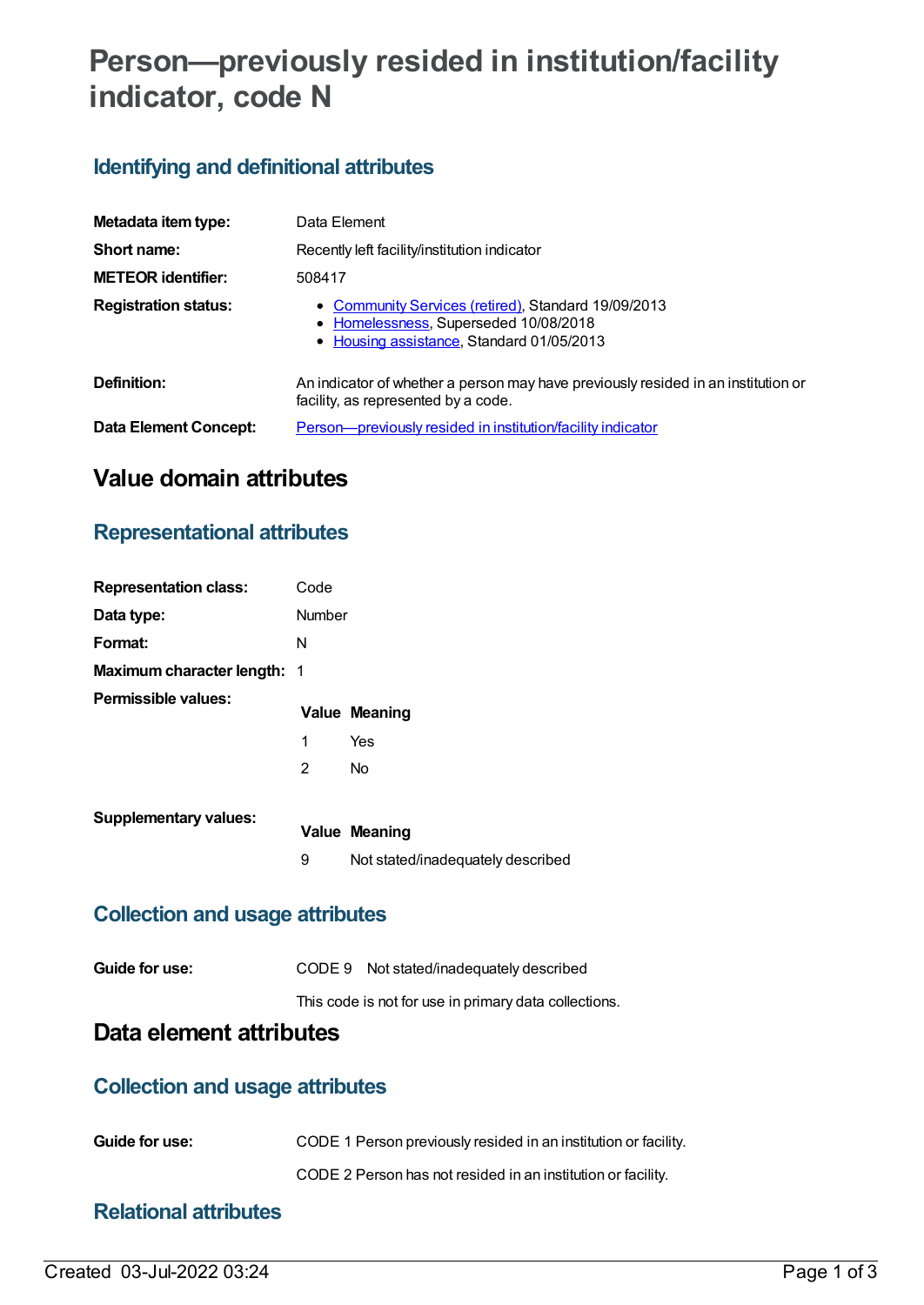Has been superseded by **Person**-previously resided in institution/facility indicator, yes/no/not stated/inadequately described code N

• [Homelessness](https://meteor.aihw.gov.au/RegistrationAuthority/14), Standard 10/08/2018

**Implementation in Data Set**

Specifications: Specialist [Homelessness](https://meteor.aihw.gov.au/content/505626) Services NMDS 2013-1[4Homelessness](https://meteor.aihw.gov.au/RegistrationAuthority/14), Superseded 26/08/2014 Housing [assistance](https://meteor.aihw.gov.au/RegistrationAuthority/11), Superseded 26/08/2014

*Implementation start date:* 01/07/2013

*Implementation end date:* 30/06/2014

*Conditional obligation:*

In the Specialist Homelessness Services NMDS, this data element is collected at the date of presentation. This data element is conditional on the client providing consent to release their personal data to the AIHW. The data element Client consent obtained indicator, yes/no code N, must receive a response of Yes (CODE 1).

Specialist [Homelessness](https://meteor.aihw.gov.au/content/581255) Services NMDS 2014-1[5Homelessness](https://meteor.aihw.gov.au/RegistrationAuthority/14), Superseded 24/11/2016 Housing [assistance](https://meteor.aihw.gov.au/RegistrationAuthority/11), Superseded 24/11/2016

*Implementation start date:* 01/07/2014

*Implementation end date:* 30/06/2015

*Conditional obligation:*

In the Specialist Homelessness Services NMDS, this data element is collected at the date of presentation. This data element is conditional on the client providing consent to release their personal data to the AIHW. The data element Client consent obtained indicator, yes/no code N, must receive a response of Yes (CODE 1).

Specialist [Homelessness](https://meteor.aihw.gov.au/content/658005) Services NMDS 2015-1[7Homelessness](https://meteor.aihw.gov.au/RegistrationAuthority/14), Superseded 24/11/2016